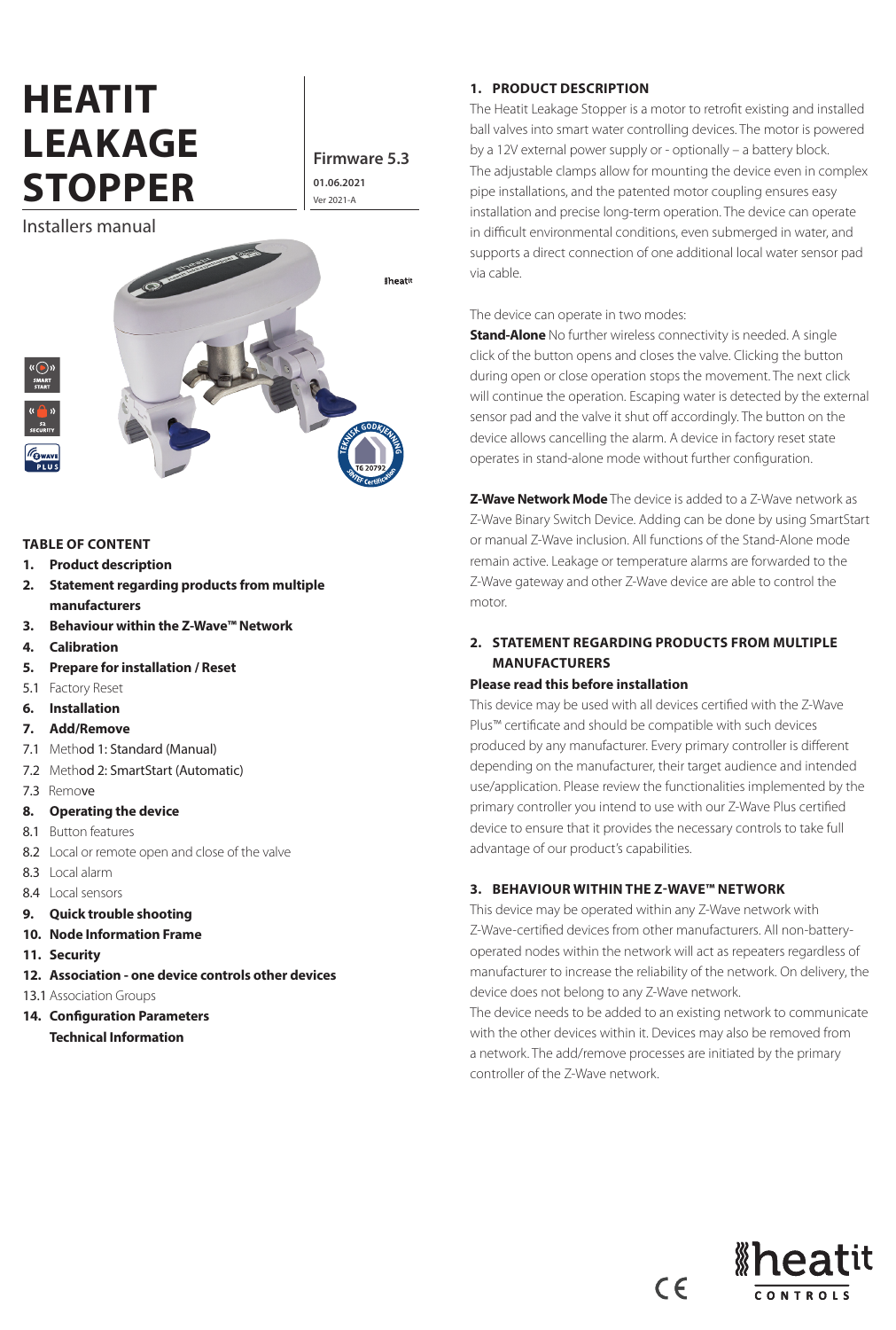

# **4. CALIBRATION**

The Heatit Leakage Stopper is able to both measure the rotation angle and detect the end positions of the handle. It can therefore gently reach the end positions to avoid any friction and unneeded mechanical stress. Whenever the device is powered or repowered it will do a calibration run first. To start the calibration just push the button once. You will see some movement of the handle and after 10- 20 seconds the device is ready to operate.

Calibration requires that the Heatit Leakage Stopper is mounted to a ball valve. The device will detect if no valve is present and stop calibration. In this case the operation of the handle (both by button and by wireless command) is disabled.

# **5. PREPARE FOR INSTALLATION / RESET**

In order to add a Z-Wave device to a network, it must be in factory default state. Please make sure to reset the device to factory default. You can do this by performing an exclusion operation as described in this manual. Every Z-Wave controller is able to perform this operation, however it is recommended to use the primary controller of the previous network to make sure the device is removed properly from that network.

# **Factory Reset**

Keep the button pressed for 10 seconds. Then click the button 5 times. The yellow LED will light up to confirm factory reset.

# **NB! Please use this procedure only when the primary controller/ gateway is missing or otherwise inoperable.**

# **6. INSTALLATION**

- 1. Make sure the power is disconnected.
- 2. Choose the right size of the fork according to the size of the valve handle.
- 3. Make sure the two tightening knobs **7** and the valve handle face in the same direction (The handle must have clearance to move)
- 4. Tighten clamps **5** manually while holding down the Heatit Leakage Stopper.
- 5. If needed unplug the dust cover  $\bullet$  and connect the local Water Sensor Probe **8 9**
- 6. Connect the DC Power Adapter 10 to the power wire coming from the Heatit Leakage Stopper and tighten the water seal  $\bullet$ .
- 7. Plug the power adaptor into a 230 V power socket.

# **7. ADD/REMOVE**

The primary controller/gateway has a mode for adding or removing devices. Please refer to your primary controller manual on how to set the primary controller in add/remove mode. The device may only be added or removed from the network if the primary controller is in add/ remove mode.

On delivery, the device does not belong to any Z-Wave network. The device can be added to an exsisting network or used in standalone mode to communicate with the devices of this network.

There are two ways to add the device to a Z-Wave network:

# **7.1 Method 1: Standard (Manual)**

When using manual Z-Wave inclusion, triple click the button. Success is indicated by a green LED blinking for one second plus two short beeps by the buzzer.

# **7.2 Method 2: SmartStart (Automatic)**

SmartStart enabled products may be added to a Z-Wave network by scanning the Z-Wave QR-Code on the product if your primary controller supports SmartStart inclusion. No further action is required and the SmartStart product will be added automatically after being powered on within range of the primary controller.

The QR-Code is needed when including a device using S2 security or SmartStart. The DSK can be found in the QR-Code and is located on the product. When using SmartStart just scan the QR code on your device.

# **7.3 Remove**

Triple click the button. Success is indicated by a green LED blinking for one second plus two short beeps by the buzzer. When the device is removed from the network, it will NOT revert to factory settings.

# **8. OPERATING THE DEVICE**

# **8.1 Button features**

The device has one single button with a three color LED built in. Depending on the chosen action, you may click on the button or push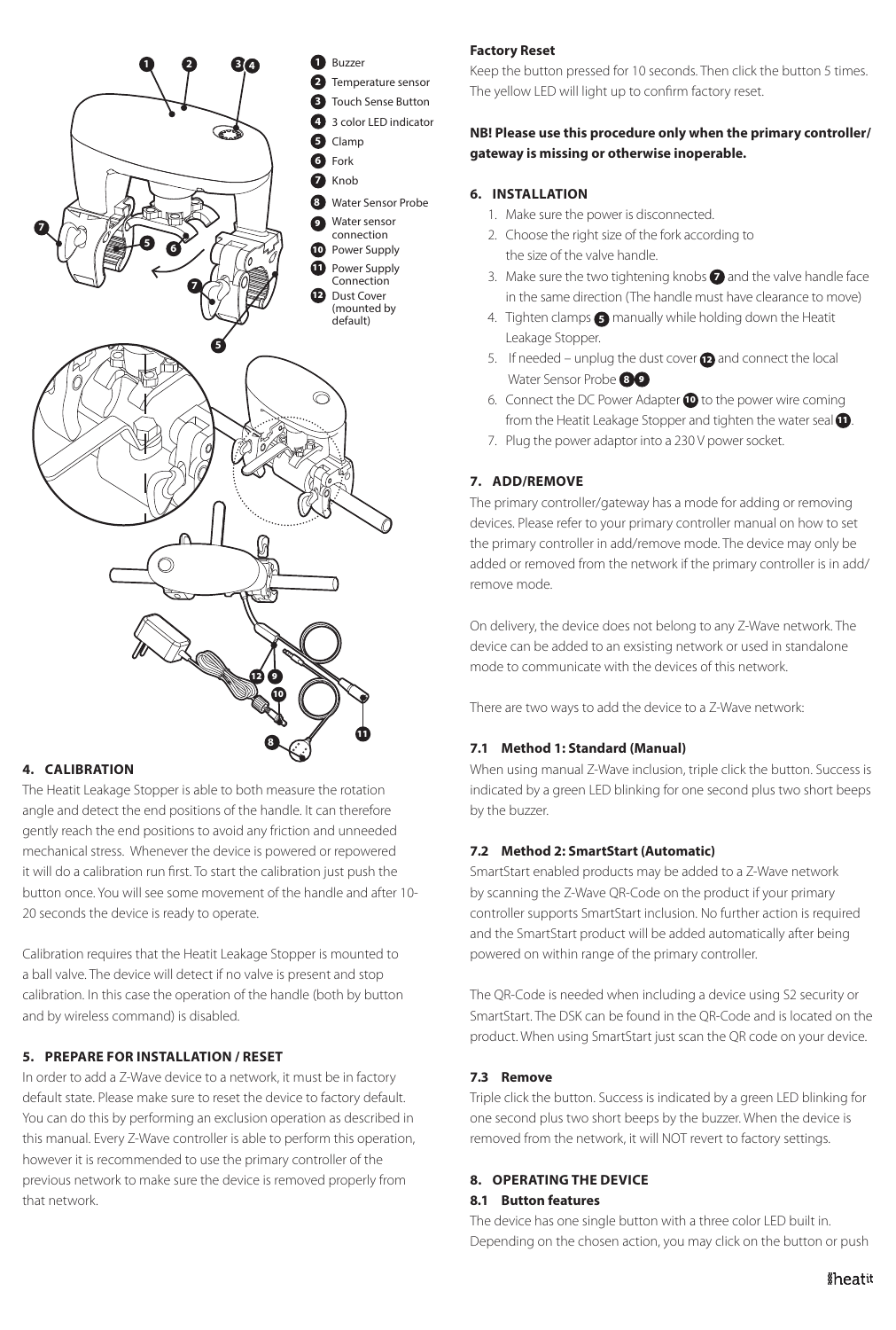and hold the button for a few seconds. The Heatit Leakage Stopper will help you count out the seconds by beeping every second.

The Heatit Leakage Stopper is designed for outdoor use. To prevent misreadings caused by rain etc. users can use the Touch Sense Button Keylock function. Once disabled the only accepted operation of the button is reactivation. The operation of the Touch Sense Button can also be enabled/disabled using Z-Wave configuration parameter #67.

# **8.2 Local or remote open and close of the valve**

A single click on the button starts the opening or closing action. Clicking the button when the device is mid-action stops the movement. Another click of the button resumes operation. (Please note that first operation of valve after power on will always cause calibration. Refer to chapter 'calibration' for more details.)

Z-Wave commands allow opening and closing of the valve using ON/ OFF commands.

# **8.3 Local alarm**

When the local sensor probe is attached and detects water, it will set off an alarm. The alarm is reported to a Z-Wave controller – when in Z-Wave network mode - and it causes the valve to close. The alarm will be indicated by the LED flashing red and the sound from the buzzer. You will not be able to operate the valve until the alarm has been reset.

To reset the alarm, click twice on the button (this will stop the buzzer and the LED will flash green) and then keep the button pressed for two seconds (count two beeps). Three green flashes of the LED confirms the resetting of the alarm.

#### **8.4 Local sensors**

The device has built-in sensors that send sensor values to the Z-Wave gateway when connected.

- Temperature Sensor Value
- Temperature Overheat Alarm (0x04-0x02, heat detected)
- External Sensor Probe
- Water Leak Alarm (0x05- 0x02 leak detected)

# **9. QUICK TROUBLESHOOTING**

Here are a few hints for network installation if things don't work as expected.

- Make sure the device is in factory reset state before including. If in doubt, remove it from the network before adding it to the network again.
- If inclusion still fails, check if both devices use the same frequency.
- Remove all dead devices from associations. Otherwise you will see severe delays.
- Make sure to have enough mains powered devices with Z-Wave mesh functionality in order to provide optimal signal range.

#### **10. NODE INFORMATION FRAME**

The node information frame is the "business card" of a Z-Wave device. It contains information about the device type and its technical features. The add and remove procedure of the device is confirmed by sending out a node information frame. Besides this, it may be necessary for certain network operations to send out a node information frame.

#### **11. SECURITY**

S2 security enhances Z-Wave Plus with an additional layer of AES

128-bit encryption of the wireless Z-Wave communication to prevent hacking and man-in-middle attacks on the home network. This device supports S2 and has a Z-Wave DSK QR-Code label that may be used when the module is added to the Z-Wave home network. The primary controller will ask for a 5-digit code, which can be found underneath the QR-Code. The primary controller will then ask you to confirm the rest of the code that is contained in the QR-Code.

## **12. ASSOCIATIONS - ONE DEVICE CONTROLS OTHER DEVICES**

Z-Wave devices interact with other Z-Wave devices. The relationship between one device controlling another device is called an association. In order to control a subordinate device, the controlling device needs to maintain a list of devices that will receive controlling commands. These lists are called "Association groups". They are always related to the specific event triggered (e.g., sensor reports). In case the event is triggered, all devices stored in the respective association group will receive a joint wireless command.

#### **12.1 Association Groups**

| <b>NUMBER</b> | <b>MAX NODES</b> | <b>DESCRIPTION</b>                                                                                |
|---------------|------------------|---------------------------------------------------------------------------------------------------|
|               |                  | Lifeline. All alarms and status information that shall be sent to the<br>gateway                  |
|               |                  | Switch Devices when Water Valve is operated (either local or by<br>sensor or by wireless command) |
|               |                  | Switch Devices when water leak was detected                                                       |
|               |                  | Switch Devices when temperature raise above threshold                                             |
|               |                  | Switch Devices when temperature falls below threshold                                             |

# **12.2 CONFIGURATION PARAMETERS**

The following table lists all Command Classes supported by the Z-Wave device. The device supports S0, S2 Authenticated security and S2 Unauthenticated security.

Z-Wave products are supposed to work out of the box after inclusion. Some device configuration may, however, alter the functionality to better serve user needs or unlock further enhanced features. All of the parameters listed in the following table do not feature altering capabilities, advanced or read only flag.

### **Parameter 17: Water Valve Report Value**

*This parameter defines how the water valve position is reported.*

| Size: 1 byte, Default Value: 1 |                    |  |
|--------------------------------|--------------------|--|
| <b>VALUE</b>                   | <b>DESCRIPTION</b> |  |
| 0                              | Normal             |  |
|                                | Inverted           |  |

#### **Parameter 18: Command Sent into Association Group 2 on ON**

*Defines what BASIC command Value to send into Association Group 2.* Size: 1 byte, Default value: 1

| <b>VALUE</b> | <b>DESCRIPTION</b>        |
|--------------|---------------------------|
|              | <b>Disabled</b>           |
|              | Enabled Basic On (0xff)   |
|              | Enabled, Basic Off (0x00) |

#### **Parameter 19: Command Sent into Association Group 2 on OFF**

*Defines what BASIC command Value to send into Association Group 2.* Size: 1 byte, Default value: 2

| <b>VALUE</b> | <b>DESCRIPTION</b>        |
|--------------|---------------------------|
|              | Disabled                  |
|              | Enabled Basic On (0xff)   |
|              | Enabled, Basic Off (0x00) |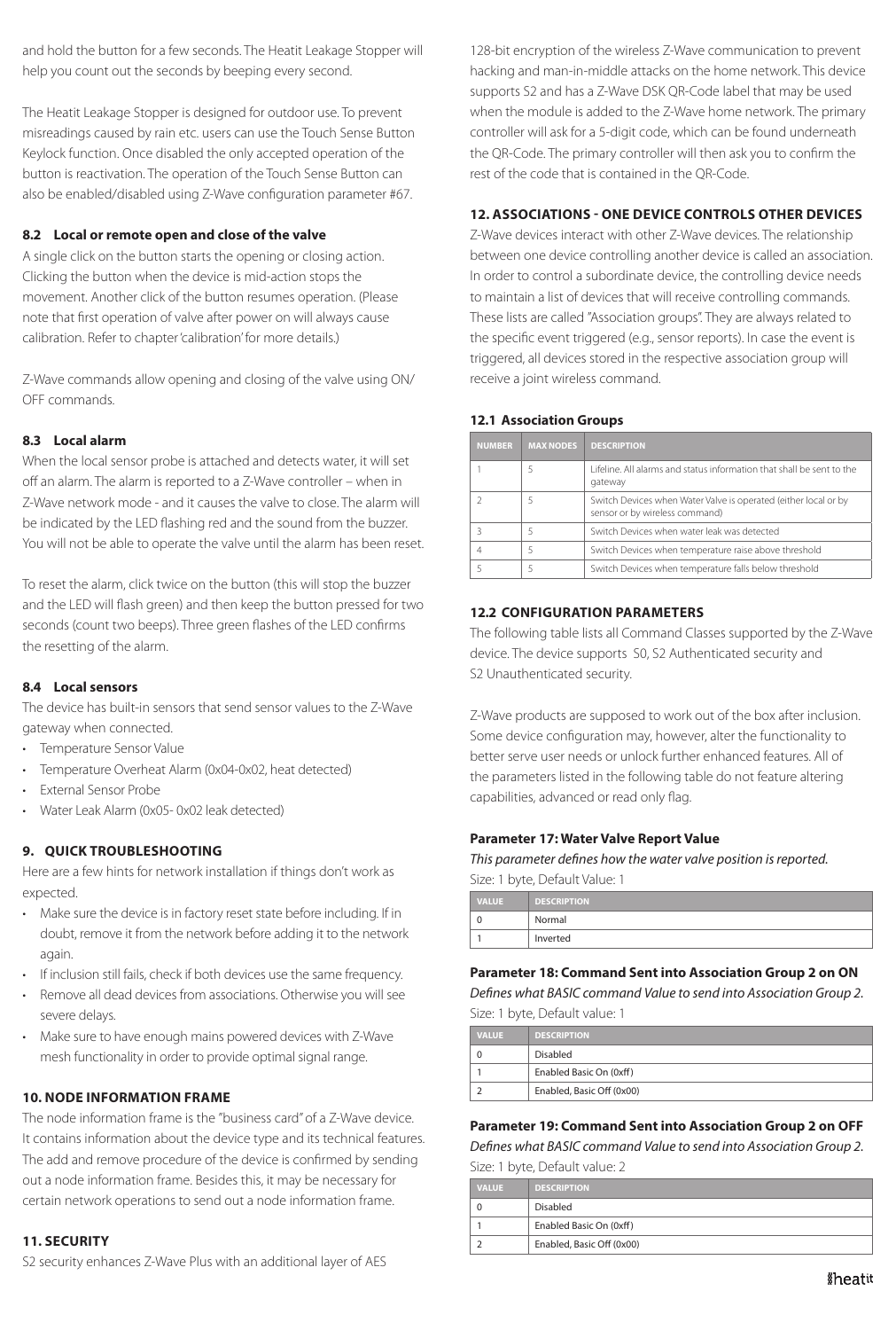#### **Parameter 33: Temperature Sensor Report**

*Defines if and how a temperature value is reported.*

Size: 1 byte, Default value: 2

| <b>VALUE</b> | <b>DESCRIPTION</b>        |
|--------------|---------------------------|
|              | Disabled                  |
|              | Enabled Basic On (0xff)   |
|              | Enabled, Basic Off (0x00) |

#### **Parameter 34: Temperature Sensor Report Threshold**

*Defines the change in temperature value to cause unsolicited sending of a report.*

Size: 2 byte, Default value: 1

| <b>VALUE</b>  | <b>DESCRIPTION</b>                                 |
|---------------|----------------------------------------------------|
| 0x0000-0x00ff | Value in Celsius (Example: $0x0002 = 2^{\circ}C$ ) |

#### **Parameter 35: Temperature Sensor Report Offset**

*Defines a temperature offset for the reported temperature. This parameter can be used to compensate for certain temperature deviations.*

Size: 2 byte, Default value: 0

| <b>VALUE</b>  | <b>DESCRIPTION</b>                                           |
|---------------|--------------------------------------------------------------|
| 0x0000-0x00ff | Positive Deviation in Celsius (e.g. $0x0002 = +2^{\circ}C$ ) |
| 0x1000-0x10ff | Negative Deviation in Celsius (e.g. $0x1002 = -2^{\circ}C$ ) |

#### **Parameter 36: Temperature Overheat Trigger**

*Sets the temperature to trigger the overheat alarm.*

Size: 2 byte, Default value: 40

| <b>VALUE</b>      | <b>DESCRIPTION</b>                                 |
|-------------------|----------------------------------------------------|
| $0x0000 - 0x00ff$ | Value in Celsius (example: $0x0002 = 2^{\circ}C$ ) |

#### **Parameter 37: Temperature Overheat Reset Trigger Value**

*Sets the temperature to reset the overheat alarm.*

Size: 2 byte, Default value: 40

| <b>VALUE</b> | <b>NU DESCRIPTION \</b>                                            |
|--------------|--------------------------------------------------------------------|
|              | $0 \times 0000$ -0x00ff   Value in Celsius (example: 0x0002 = 2°C) |

#### **Parameter 38: Temperature Overheat Action Value**

*Defines what BASIC command Value to send into Association Group 4.* Size: 1 byte, Default value: 0

| <b>VALUE</b> | <b>DESCRIPTION</b>        |
|--------------|---------------------------|
|              | Disabled                  |
|              | Enabled Basic On (0xff)   |
|              | Enabled, Basic Off (0x00) |

#### **Parameter 39: Temperature Overheat Action Reset Value**

*Defines what BASIC command Value to send into Association Group 4.*

Size: 1 byte, Default value: 0

| <b>VALUE</b> | <b>DESCRIPTION</b>        |
|--------------|---------------------------|
|              | Disabled                  |
|              | Enabled Basic On (0xff)   |
|              | Enabled, Basic Off (0x00) |

#### **Parameter 40: Freeze Trigger Value**

*Sets the temperature threshold to cause a freeze alarm.* 

Size: 2 byte, Default value: 0

| <b>VALUE</b>  | <b>DESCRIPTION</b>                                 |
|---------------|----------------------------------------------------|
| 0x0000-0x00ff | Value in Celsius (example: $0x0002 = 2^{\circ}C$ ) |

#### **Parameter 41: Freeze Trigger Reset Value**

*Sets the temperature threshold to reset a freeze alarm.*

| Size: 2 byte, Default value: 40 |                                                    |  |  |  |
|---------------------------------|----------------------------------------------------|--|--|--|
| <b>VALUE</b>                    | <b>DESCRIPTION</b>                                 |  |  |  |
| 0x0000-0x00ff                   | Value in Celsius (example: $0x0002 = 2^{\circ}C$ ) |  |  |  |

#### **Parameter 42: Freeze Valve Action**

*This parameter defines If detected freezing shall close the valve.*

Size: 1 byte, Default value: 1

| <b>VALUE</b> | <b>DESCRIPTION</b> |
|--------------|--------------------|
| $\mathbf 0$  | Disabled           |
|              | Enabled            |

#### **Parameter 43: Freeze Association Action Command**

*Defines what BASIC command Value to send into Association Group 5.* Size: 1 byte, Default value: 0

| <b>VALUE</b> | <b>DESCRIPTION</b>        |
|--------------|---------------------------|
|              | Disabled                  |
|              | Enabled Basic On (0xff)   |
|              | Enabled, Basic Off (0x00) |

#### **Parameter 44: Freeze Association Reset Command**

*Defines what BASIC command Value to send into Association Group 5.* Size: 1 byte, Default value: 0

| <b>VALUE</b> | <b>DESCRIPTION</b>        |  |  |  |  |
|--------------|---------------------------|--|--|--|--|
|              | Disabled                  |  |  |  |  |
|              | Enabled Basic On (0xff)   |  |  |  |  |
|              | Enabled, Basic Off (0x00) |  |  |  |  |

#### **Parameter 49: Leak Detection Command Value**

*Defines what BASIC command Value to send into Association Group 3.*

Size: 1 byte, Default value: 1

| <b>VALUE</b> | <b>DESCRIPTION</b>        |
|--------------|---------------------------|
|              | Disabled                  |
|              | Enabled Basic On (0xff)   |
|              | Enabled, Basic Off (0x00) |

#### **Parameter 50: Leak Detection Reset Command Value**

*Defines what BASIC command Value to send into Association Group 3.*

|  |  |  | Size: 1 byte, Default value: 2 |
|--|--|--|--------------------------------|
|--|--|--|--------------------------------|

| <b>VALUE</b> | <b>DESCRIPTION</b>        |
|--------------|---------------------------|
|              | Disabled                  |
|              | Enabled Basic On (0xff)   |
|              | Enabled, Basic Off (0x00) |

#### **Parameter 51: Water Leak Detection Valve Control**

*Defines if the valve shall be closed when a water leak alarm occurs.*

Size: 1 byte, Default value: 1

| <b>VALUE</b> | <b>DESCRIPTION</b> |
|--------------|--------------------|
| 0            | Disabled           |
| 1            | Enabled            |

#### **Parameter 65: Buzzer enable**

*Defines if built-in buzzer shall be active.*

|  |  | Size: 1 byte, Default value: 1 |  |  |
|--|--|--------------------------------|--|--|
|--|--|--------------------------------|--|--|

| <b>VALUE</b> | <b>DESCRIPTION</b> |
|--------------|--------------------|
| C            | Disabled           |
|              | Enabled            |

#### **Parameter 66: LED Brightness Level**

*Defines the brightness level of LED in %.*

Size: 1 byte, Default value: 0x50 (80%)

|  |  |  | . |  |  |  |
|--|--|--|---|--|--|--|
|  |  |  |   |  |  |  |

| <b>VALUE</b> | <b>DESCRIPTION</b>      |
|--------------|-------------------------|
| 0x00-0x63    | Brightness level 0%-99% |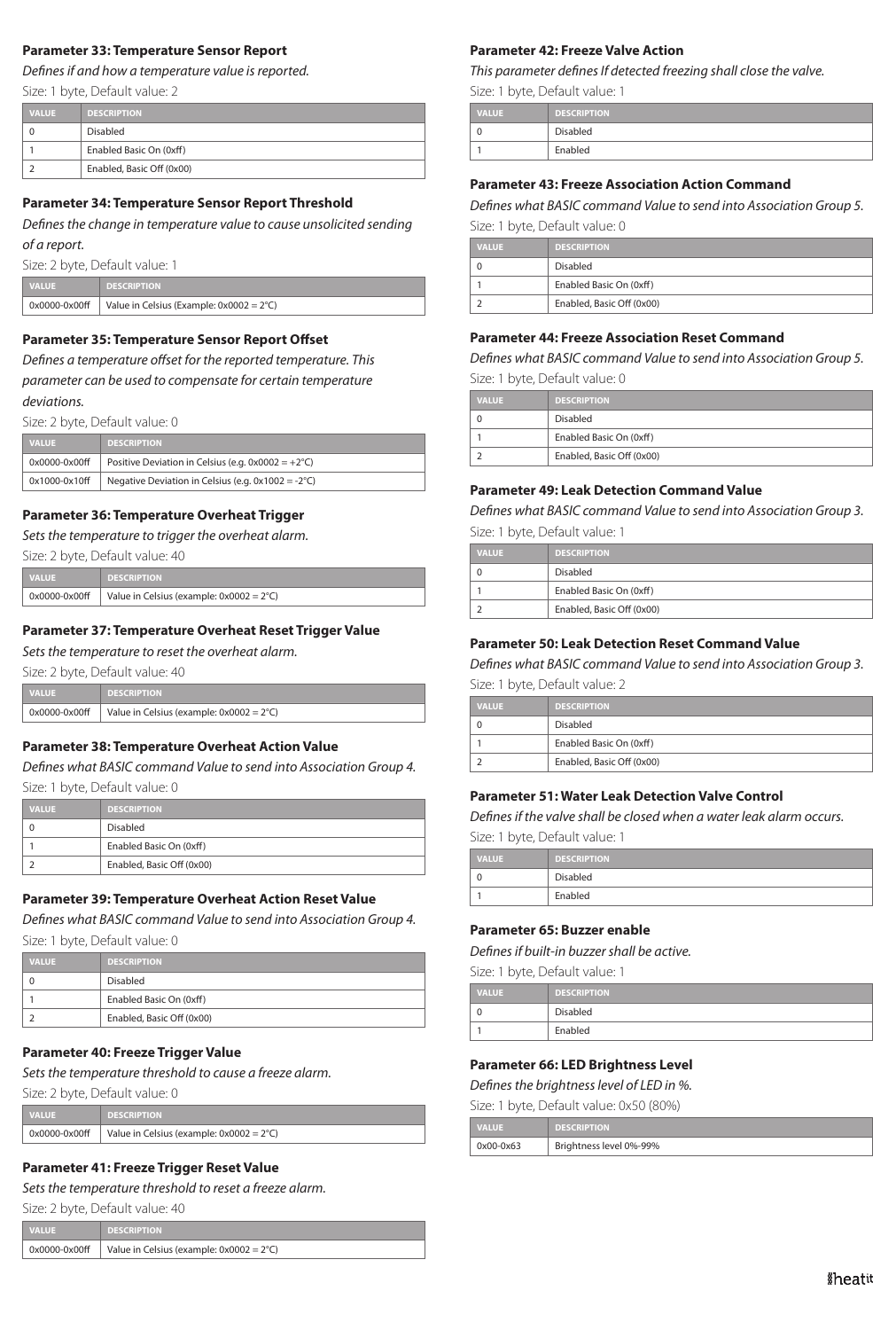# **Parameter 67: Touch Sensor Key Lock**

*Defines if touch button is active.*

Size: 1 byte, Default value: 1

| <b>VALUE</b> | <b>DESCRIPTION</b> |
|--------------|--------------------|
|              | Disabled           |
|              | Enabled            |

# **Parameter 81: Notifications**

*Defines which notifications are active.* 

*This parameter is a bitmap value, to choose which notifications you need to add up the values specified in the value field.* 

*(Example in decimal: Overheat report (2) and Water Leak report (8): value 2+8=10)*

Size: 1 byte, Default value: 0x0d

| <b>VALUE</b> | <b>DESCRIPTION</b> |
|--------------|--------------------|
| $1$ (bit 0)  | Water Valve Report |
| $2$ (bit 1)  | Overheat Report    |
| 4 (bit 2)    | Freeze Report      |
| 8 (bit 3)    | Water Leak         |





Check your valve type before installation. This unit is for ball valve installations only.

Gate valve Ball valve